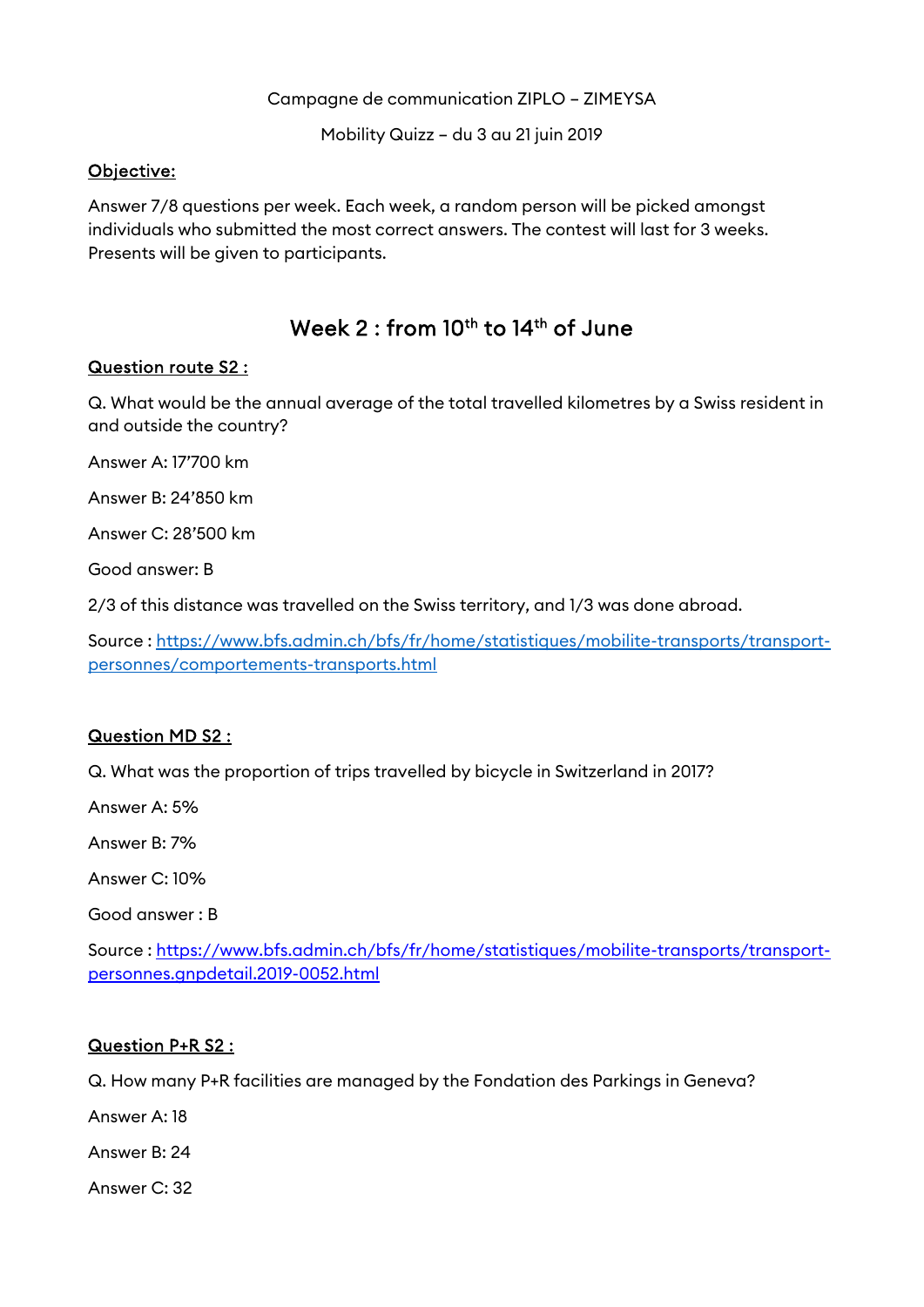Good answer: B

Source : https://www.unireso.com/fr/partenariats-unireso-pr

### Question route S2 :

Q. What was the average daily commuting time in Switzerland in 2015 (roundtrip, for all modes):

Answer A: 75 min

Answer B: 83 min

Answer C: 90 min

Good answer: C

https://www.bfs.admin.ch/bfs/fr/home/statistiques/mobilite-transports/transportpersonnes/comportements-transports/distance-duree-jour-deplacements.html

#### Question TP S2 :

Q. How many lines will the Léman Express possess?

Answer A: 6

Answer B: 8

Answer C: 9

Good answer: A

Source : www.lemanexpress.ch

Question TP S2 :

How much does a solitary car trip cost from Annecy?

Answer A: 685 €/month

Answer B: 752 €/month

Answer C: 824 €/month

Good answer: C

On the basis of 0.35 cts/km, including highway tax, excluding parking costs.

Source : Zcard ZIPLO 2018.

#### Question cov S2 :

Q. After implementing a mobility plan, how much did the total number of carpoolers increase between 2011 and 2017?